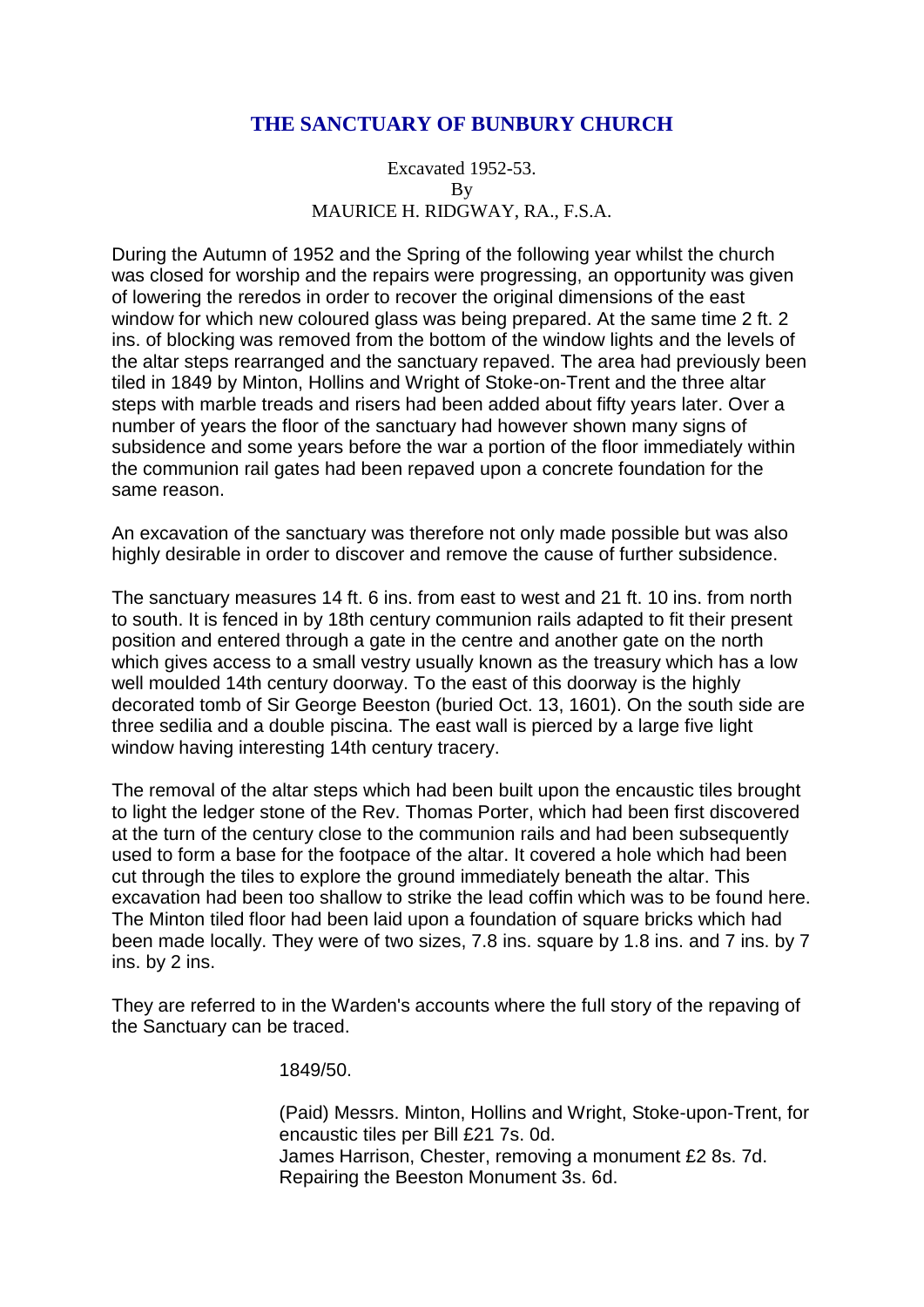Stonework at the communion steps £1 10s. 0d. Laying the Communion floor with encaustic tiles £5 12s. 11d. Paid Samuel Gardner, Chester, for altering, repairing and cleaning the Communion Table, taking down, repairing and altering the Communion railing and refixing it in one straight line, 2 gates, brass bolts and hinges, etc. Altering and repairing the kneeling benches, stuffing and covering the same including materials, £1 12s. 9d. Two Gothic arm chairs of dark wainscot oak for the Communion £16. Two rugs for the communion £1 7s. 0d. John Watson for restoring the piscina including stone lime, workmanship, carriage of materials, £2 10s. 0d.

Paid for bricks for the underfloor for the encaustic tiles 19s. 6d.

The monument referred to in the second item is that of Jane Johnson (died 1741, Ap. 6) now placed near the font. The foundations for this consisting of a rough sandstone slab were found beneath the south east corner of the sanctuary. Having removed the tiles and brick underfloor (the latter being kept for repaving the east end of the north aisle) the whole area was explored systematically and under careful supervision to a depth of four to five feet. It was immediately evident that graves earlier than the 18th century had been destroyed to accommodate later burials. Six of these were in lead coffins and it was the partial collapse of these which had brought about the subsidence of the floor previously referred to. With the exception of Coffin No. 3 which was 3 ft. 1 in. beneath the floor line, all the remaining coffins were from 1 ft. 7 ins. to 2 feet and varied considerably in size, the longest No. 3 of Richard Davenport (1771) being 7 ft. 8 ins. long and the shortest No. 4 (without inscription) 5 ft. 3 ins. In all cases the lead coffins encased one made of stout one inch planks and in Nos. 1, 3 and 6 there were definite signs of an outer wooden casing of similar construction. No. 3 had been decorated with a double line of ½ inch round headed brass studs acting as a border to the lid and had apparently helped to keep in place a covering of thin leather like material. It is possible that No. 5 had also had an outer coffin of wood but the site had been so disturbed that it was not possible to locate definite remains of this, No. 2 seemed to be undisturbed but here again, the outer coffin if it had existed was no longer apparent. In the case of No.1 the lead sides had been brought up and folded over in a pronounced roll to secure the lead lid to the inner wooden lid, but in all other cases the join was very neatly executed and the junction sealed with wiped solder. Only three coffins had inscriptions Nos. 2, 3 and 6 whilst on the lead lid of No. 1 there were four depressions forming a small rectangle which might indicate the presence of a coffin plate at some time. No remains of this could be found, the site having been much disturbed. In addition to the burials in lead coffins there were three other burials in wooden coffins having lines of studs for decoration along the edges, but all were very decayed. In all cases the bodies appear to have been wrapped in shrouds tied above the head and at the feet. In no instance was a coffin or its contents removed from the site and future subsidence was prevented by filling each with soil. Little respect had been given to earlier burials by these 18th century grave diggers and the whole site was freely littered with disturbed bones, some evidently of very great age and very fragmentary and brittle. The earliest of the three dated coffins was No. 6 of 1726, and the latest No. 3 of 1771. A fuller reference to these is made later in this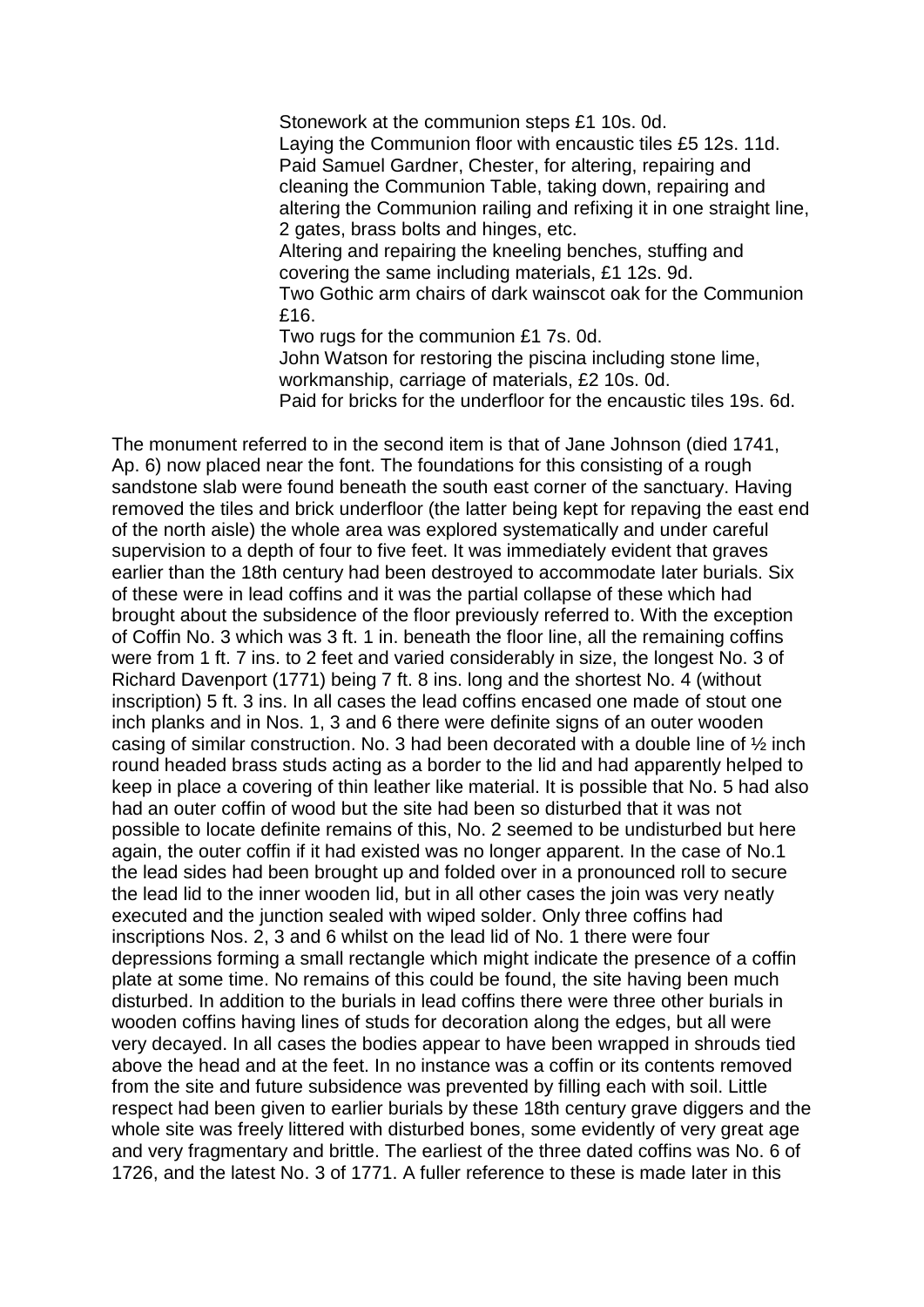report. The soil was dry and very sandy and had been disturbed to a depth of five feet. In this were also found 155 pieces of medieval coloured glass a few fragments of clear greenish tinted glass of much later date, and a number of medieval tiles which are listed later. Numerous small chippings of alabaster were found as the excavation proceeded and there was always the tantalising possibility that one of the lost Calveley monuments might be found buried here. In this there was to be disappointment until the last day of the excavation when the remains of an alabaster slab, damaged and presumably unnoticed when the heating pipes were installed in the vestry some years ago, was found forming a foundation for the tiles in front of the vestry door. This measured 4 ft. 11 ins. by 3 ft. 2½ ins,, and was 41 ins. in thickness, the top smooth and the underside showing signs of the saw marks, known locally as "Rawp" marks. Drill holes ¾ in. diameter and up to 2½ ins. deep, and portions of lead showed that the slab had been attached to others to form the base or top of a fairly large alabaster altar tomb. No decorated fragments of alabaster were found except one very small piece cut in the round about an inch across, and another fragment with hatching scratched upon a smooth surface. Some years ago, a fragment of a slab of alabaster roughly cut to shape was found beneath the floor in the tomb recess to the west of this doorway. This is still preserved and although the full dimensions of the slab are no longer known the fragment that remains shows that it did not form part of the alabaster slab found in the present excavations, being in thickness, and having received entirely different surface treatment. Mr. Albert Large, who remembers the piece being found reports that it was broken from a larger slab still beneath the floor at this point.

Close to the east end of coffin No. 5 was found a very small fragment of gesso with rounded sides and gilt surface resembling a ray from a vesica. To the west of coffin No. 7 was a deposit of wall plaster one foot beneath the surface (see below, under Miscellaneous finds).

Apart from these finds the most important structural remains uncovered were those of a mason built wall running parallel to the communion step, the undamaged face of the wall being to the east and 12 ft. 6 ins. from the east wall of the sanctuary. Although it had suffered considerably from the building operations of both the north and south walls of the chancel and also the interment of coffins Nos. 3 and 4, enough remained to indicate that it was of a date prior to the building of the existing walls of the sanctuary. The north and south ends of the wall had been destroyed by the foundation trenches for these, and the western facing stones of the wall appeared to have been removed. The lower courses on the southern end were made up of ten moulded stones of two types which had evidently formed voussoirs to an arch having an inside diameter of six feet. All but one had the same mouldings, namely a bold hollow and corresponding round divided by a quirk. A different design belonging to another order of the same arch and consisting of a chevron further ornamented with crudely carved pellets formed the remaining type. All were thickly coated with limewash. These remains are certainly not later than the xii century and it is even possible that they may be earlier. It is interesting to note however that this design is found elsewhere and a combination of the two orders is at Avebury Church in Wiltshire. There is little reason to doubt that many of the reused ashlar blocks found in this wall, belong to the same period. The upper two courses showed signs of similar limewash. At its highest point the wall was 4 feet including the foundations.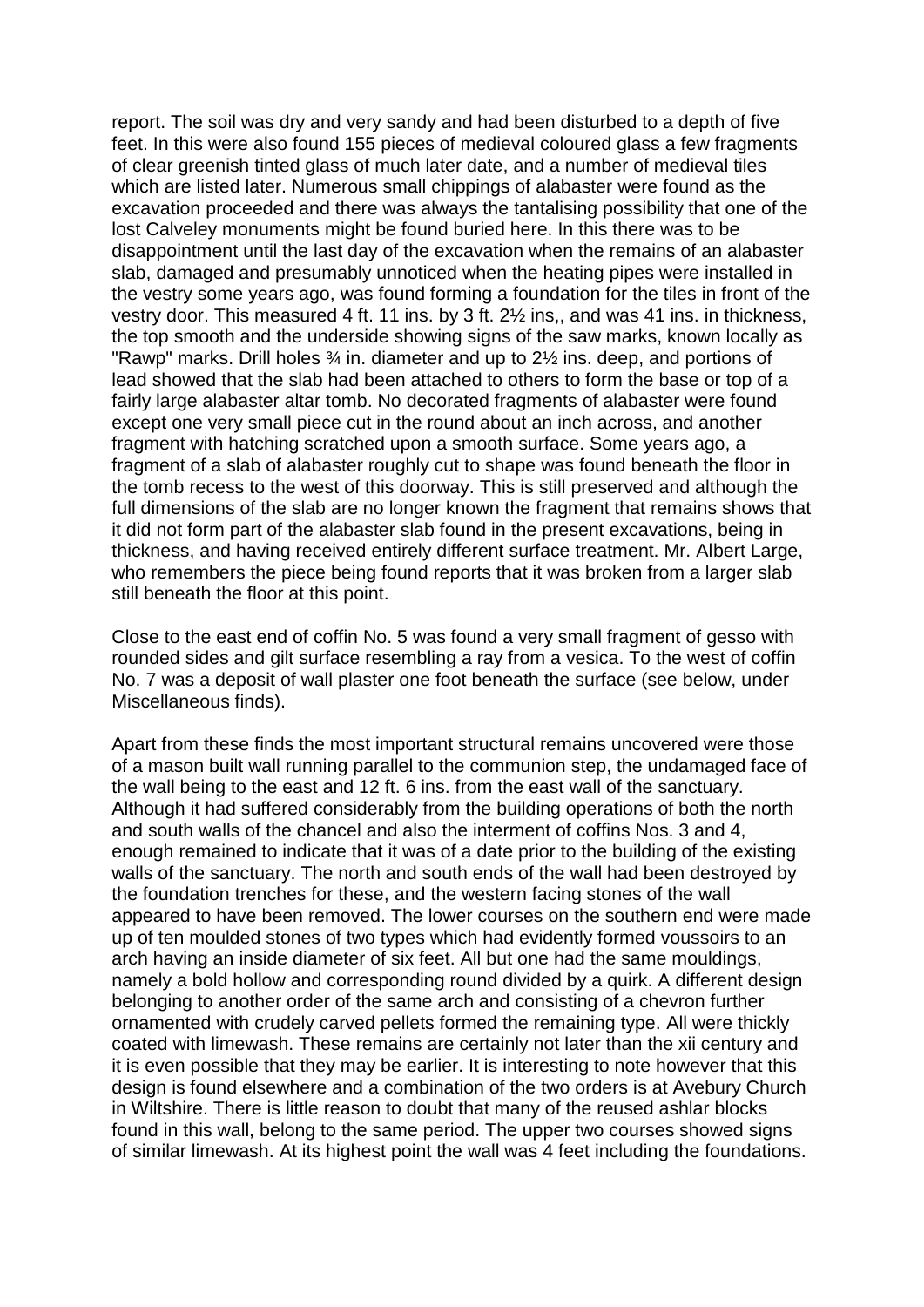The moulded stones were extracted from the wall before the sanctuary area was sealed with a concrete foundation to take the new floor, and they are now preserved with other xij century material found at the turn of the century "near the Ridley Chapel". A note upon the significance of this transverse wall appears later in the report.

Four stones having a plain chamfer also thickly limewashed were also found built into the foundations of the south wall of the sanctuary at a depth of 3 feet 6 ins. and principally at the east end close to coffin No. 6.



**MISCELLANEOUS FINDS**

# **Lead Coffins**

The following abbreviations are used in giving the measurements.

L Length. D Depth. S width across shoulder. H width at head. F width at foot. S/H Distance from shoulder from head. B depth of lid beneath surface line.

[No.1.](file:///C:/Users/matt/OneDrive/Documents/gemma/st%20boniface/Bunbury/papers/Sanctuary.html%23anchor546154) (Fig. l).

Lead lined with oak planks and encased with oak, L 6 ft. 3 ins. D 1 ft. 3½ ins. S. 1 ft. 9 ins. H 12½ ins. F 11 ins. S/H 1 ft. 4 ins. B 1 ft. 7 ins. Top of coffin crushed inwards. Sides of lead coffin brought over in a roll of 1½ ins. diameter, to hold in place the separate lead covering to the coffin. No inscription but four stud marks on the lid near the shoulder which may have held a coffin plate at some time.

[No. 2.](file:///C:/Users/matt/OneDrive/Documents/gemma/st%20boniface/Bunbury/papers/Sanctuary.html%23anchor546154)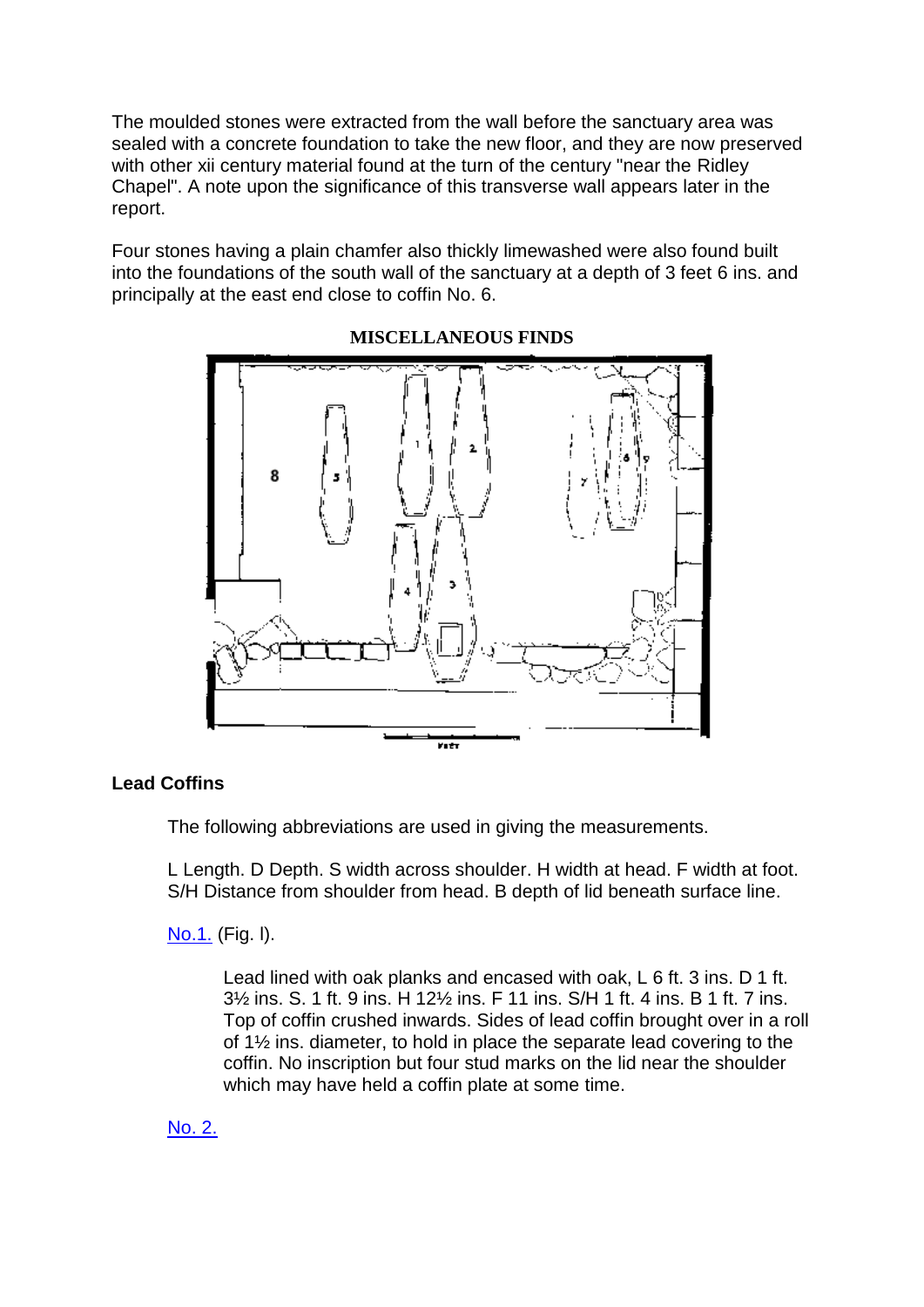Lead coffin lined with oak. L 7 ft, 6 ins. D 1 ft. 4 ins. S 1 ft. 11½ ins. H 14 ins. F 10 ins. S/H 1 ft. 6 ins. B 1 ft. 7 ins.

In applique to the lid in lead the following inscription below:

A skull and crossbones G. D. Esgr. Aged 45, 1727. (George Davenport of Calveley).

#### [No. 3.](file:///C:/Users/matt/OneDrive/Documents/gemma/st%20boniface/Bunbury/papers/Sanctuary.html%23anchor546154)

A large lead coffin lined with oak, and encased with oak having two lines of brass studs around the top edge. Fastened to the outer casing a large lead coffin plate 13 ins. by 1 ft. 5½ ins., having a border of a half round ornamented with quatrefoils within brackets and divided by colons. The top decorated with crude cast of an angel in clouds with an urn, blowing a long trumpet and facing left. In the right corner a sun with rays. The inscription reads,

> Richd Davenport Esq Died 7th May 1771 Aged 65 years.

The head of this coffin was laid upon the footings of the transverse wall two courses of which had been destroyed when the grave was, excavated. The foot had been tucked under the earlier coffin, No. 2.

L 7 ft. 8 in. D 1 ft. 10 ins. S 2 ft. 5 ins. H 1 ft. 2½ ins. F 12 ins. S/H 2 ft. 5 ins. B 3 ft 1 ins. (Richard Davenport of Calveley).

#### [No. 4.](file:///C:/Users/matt/OneDrive/Documents/gemma/st%20boniface/Bunbury/papers/Sanctuary.html%23anchor546154)

A small lead coffin having a wooden lining, but apparently no outside casing in wood. No inscription.

L 5 ft. 3 ins. D 12 ins. S 18 ins. H 11 ins. F 9½ ins. S/H 17 ins. B 2 ft.

#### [No. 5.](file:///C:/Users/matt/OneDrive/Documents/gemma/st%20boniface/Bunbury/papers/Sanctuary.html%23anchor546154)

Lead coffin much disturbed and broken up at an early period but with traces of wood lining. No inscription.

L 6 ft. 6 ins. D 12 ins. S 18 ins. H 12 ins. F 8½ ins. S/H 16 ins, B 2 ft. 6 ins.

## [No. 6.](file:///C:/Users/matt/OneDrive/Documents/gemma/st%20boniface/Bunbury/papers/Sanctuary.html%23anchor546154)

Lead coffin, lying over the remains of a much decayed wooden coffin (No. 9).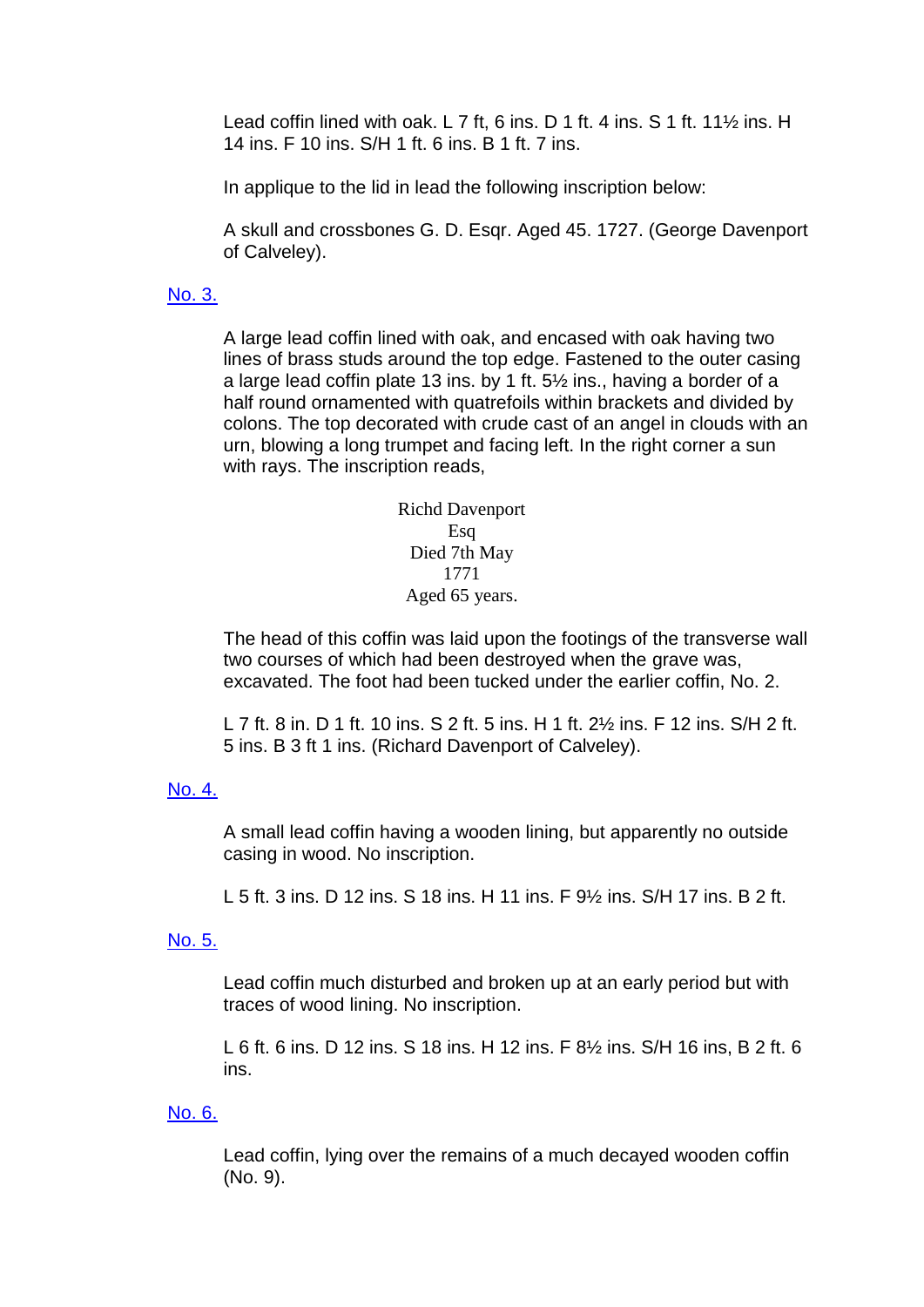L 6 ft. D 1 ft. 3 ins. S 1 ft. 9 ins. H 12 ins. F 11 ins. S/H 1 ft. 9 ins. B 2 ft. 6 ins.

Skull and cross bones (as in No. 2) applique to the lid at the shoulder and beneath also applique lead the inscription.

#### F.P. 1726.

# **Wooden Coffins**

[No. 7.](file:///C:/Users/matt/OneDrive/Documents/gemma/st%20boniface/Bunbury/papers/Sanctuary.html%23anchor546154)

Remains of a wooden coffin lying at the same depth as No. 6, studded on the lid and sides with small round headed brass studs..

[No. 8.](file:///C:/Users/matt/OneDrive/Documents/gemma/st%20boniface/Bunbury/papers/Sanctuary.html%23anchor546154)

Much disturbed remains of a wooden coffin with studs as in No. 7.

[No. 9.](file:///C:/Users/matt/OneDrive/Documents/gemma/st%20boniface/Bunbury/papers/Sanctuary.html%23anchor546154)

Remains of a wooden coffin much decayed lying beneath No. 6.

**Tiles**



Tile showing the quarter portion of a circle enclosing a fleur de lys having a small four petal rose on either side, without centres. One specimen, found with greenish brown glaze. 11.8 cms. 12.3 cms. by 2.4 cms.



One whole tile and fragments of five others which have been border tiles with a decoration of vine trail between parallel margins. A similar tile is recorded from Chester where it is found with dark brown glaze and also with greenish to orange glaze. Two different stamps have been used on the Bunbury specimens 11 cms. by 11.5 by 2.5 cms. Found also east end N. Aisle and, in church yard (among waste material).



Fragment of a tile with greenish yellow glaze incised with a compass design having two concentric circles embracing a quartrefoil, 11.2 cms. by 11.2 cms. by 2.2 cms. Similar tile found at Tarvin Church (N. Aisle) in 1939.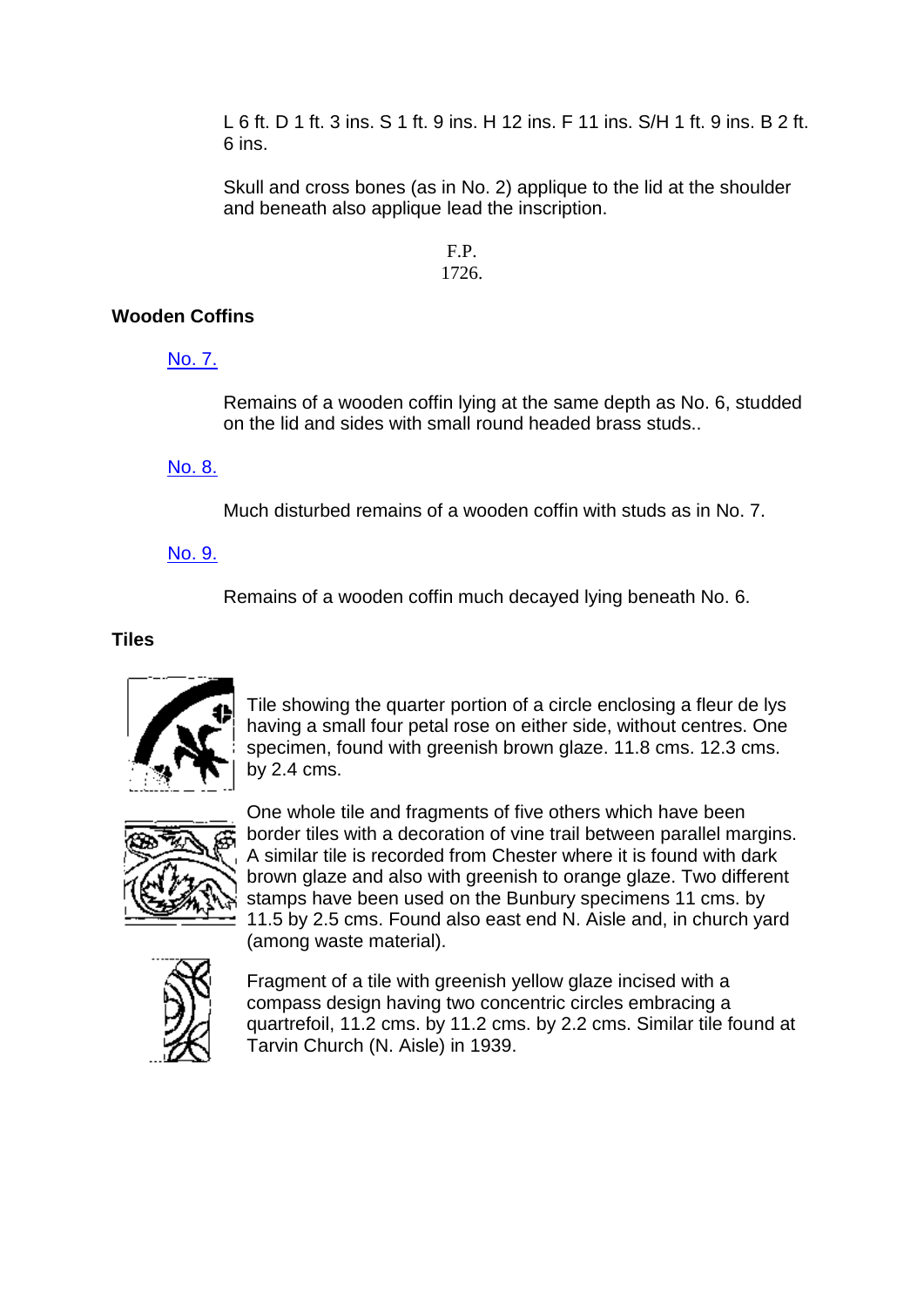

A curious tile which appears to be a crude imitation of a known type representing a double headed eagle with wings outspread. A perfect specimen is in the Grosvenor Museum Collection, Chester. The Bunbury specimen has yellow glaze and appears to have been about 11.5 cms. square, by 2.3 cms.



A tile taken from a floor design of conjoined circles enclosing four petal roses. In the centre of each tile a quartrefoil of detached pointed petals. Eight specimens, all having very dark brown/black glaze. The impression is shallow. Sizes vary slightly from 11.4 cms. by 11.3 cms. by 2.3 cms to 11 cms. by 10.5 cms, by 2.1 cms,, Found also beneath Font and in North Aisle (1953),.



Two specimens, both very fragmentary, based upon No. 5 but having a circle of pellets. 10.5 cms. by ? cms. by 2.4 cms. Resembles a tile at Tong Church, Salop. A design between No. 5 and No. 6 is recorded from St Werburgh Street, Chester, now in the Williams Collection, Grosvenor Museum, and also from the back of Dickenson's Shop, Chester, 1891.



One specimen coated with greenish brown glaze. Hard well baked tile considerably warped in baking, showing compass design enclosing oak leaves. In each corner a small clover leaf. The centre of the tile has an eight petal flower. 11 cms. by 11 cms. by 2 cms.



Found with two types of glaze, dark greenish black, and yellow with patches of bright green glaze on the back. Representation of a shield set diagonally with what appears to be a conventional design based upon the arms of the Earls of Warwick. 11.5 cms. by 11.8 cms, by 2.3 cms. Similar tiles found in Chester (Grosvenor Museum Collection), and others based upon the same design at Coventry, Kenilworth, Wormleighton and Astley (Warwickshire) (see **Transactions of the Birmingham Archaeological Society, vol.** lx. 1940). The two Bunbury examples are much worn and it would appear that originally there were small sprigs of three leaves in the corner spandrels.

A number of tiles had received considerable wear and no longer showed any signs of decoration. A few fragments of tile however seemed to indicate that thinner tiles were also being used, 1.2 cms. in thickness in place of the more usual 2.3 cms. No complete specimen was found. A larger tile, also without decoration, 20 cms. by ? cms. by 2.5 cms., was also used one fragment of hard red clay with bright green glaze freely applied to the underside only.

## **Glass**

155 fragments of medieval glass were found scattered throughout the soil of the sanctuary and at various depths indicating that they had been disturbed many times since first deposited. Three short lengths of lead cawme were also found. Without exception these fragments seem to be of fourteenth century date, and although small the character of the drawing, in particular the fragments of face and Inscription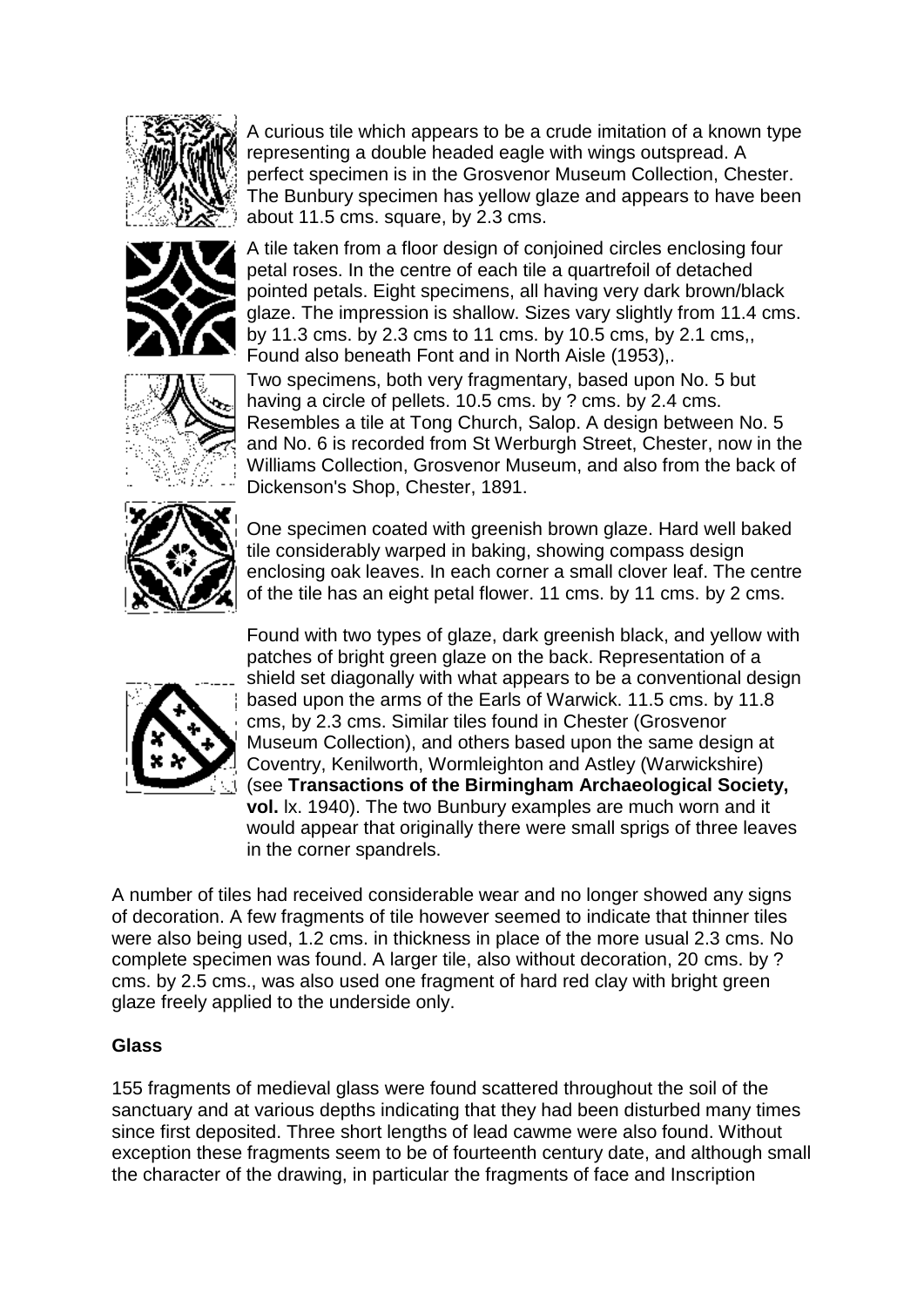indicate a date nearer the middle of the century than at the end. Seven fairly large pieces showing stems of varying sizes with branching stalks and seven fragments of vine leaf both in amber and green appear to bear out the statement found in the Randle Holme MS. (Harl. 2151) in the British Museum that the east window in the 17th century contained a representation of the tree of Jesse with an inscription to David de Bunbury and the date 1345. Bishop Gastrell (1714-25) writing in his Notitia Cestriensis seems to imply that the glass was there in his time, but it was no longer there when the Lysons wrote Magna Brittania in 1810. HeIsby, Editing Ormerod (1882) states that the remains of the Jesse window had been removed to Aldersey Hall, but nothing is now known of it, nor does Helsby's statement find support elsewhere. The east window was blocked some time in the 18th century and uncovered again in 1848.

A summary of these fragments follows. 59 pieces of greenish glass, 7 blue (3 steel blue), 1 amber (plain), 9 flashed red, 6 green and 7 large vine leaves (5 green, 2 amber), 7 pieces of stalk with trailing stern, 8 with feather like design, 4 showing the border of garments 7 clear pieces from the edge of a light, rectangular in shape with grozed edges (6.8 cm. by 2.4 cm), 1 fragment of a face drawn on pink tinted glass, 21 showing architectural or similar motifs and 3 fragments of lettering, the rest being very small fragments whose character could not easily be determined owing to heavy patina or decay. Although amber glass was found in a limited quantity yellow stain had been used fairly frequently.

Several fragments of thin greenish glass of 17th-18th Cent. date were also found.

A selection of the 14th Cent. decorated fragments.



# **14th Century decorated fragments**

Portions of stem with smaller stalk branching from it, painted on greenish glass, with shading.

Large fragment of vine leaf carefully drawn upon amber glass.

Two fragments of similar vine leaf drawn upon rich green glass.

A small fragment of a head showing portion of eyes and nose painted on pink tinted glass.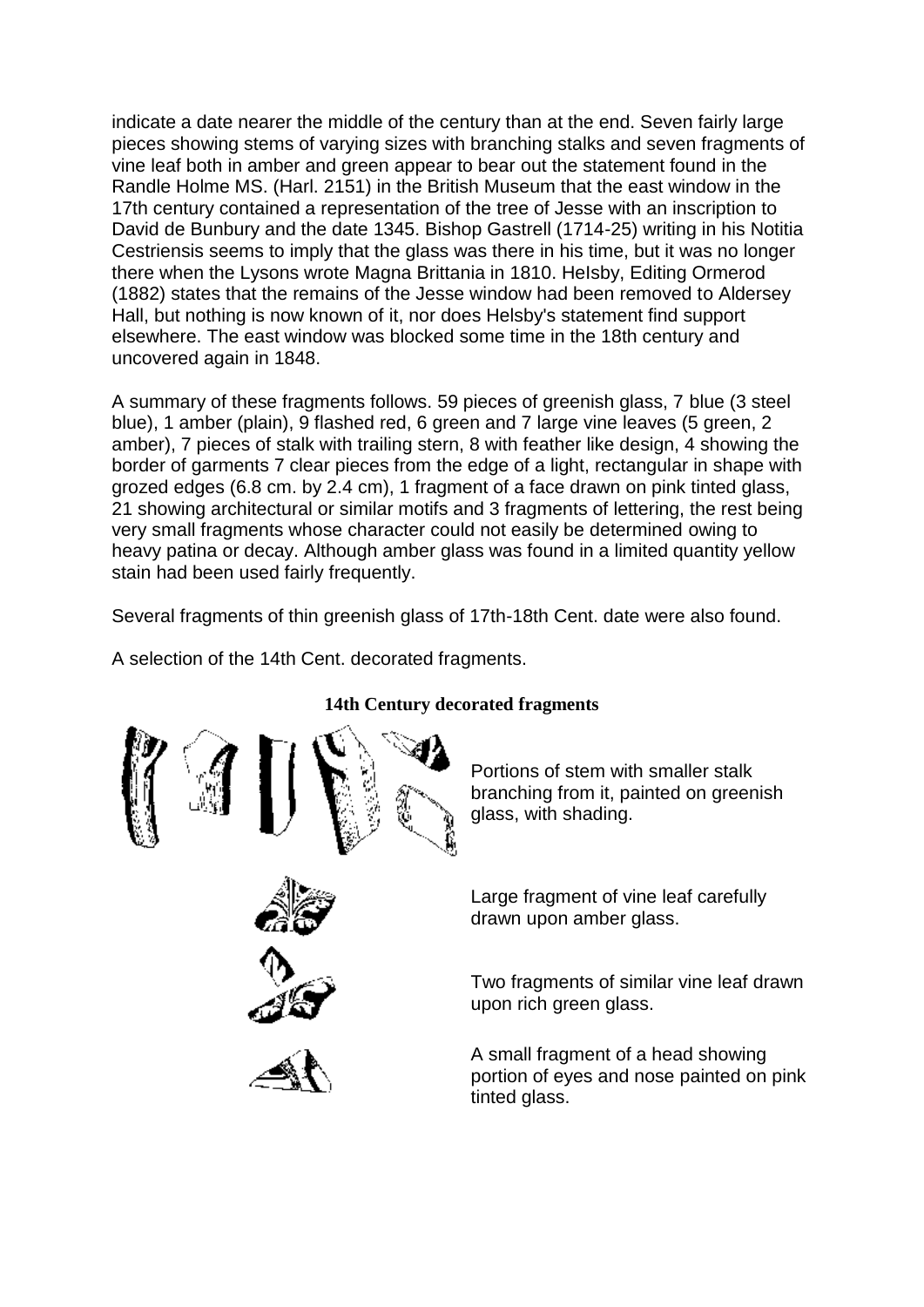











Feather like subject drawn upon amber glass.

Design upon pale steel blue glass with shading.

Various fragments of architectural detail picked out in yellow stain and sepia upon greenish glass.

A fragment (no grozed edge surviving) of background decoration showing portion of a five petal flower with cross hatched centre. A very similar flower is to be seen on the 14th century Crucifixion panel formerly in Brarnhall Hall Chapel (Cheshire) and now in the Victoria and Albert Museum, London. Greenish glass with slight traces of yellow stain.

Small fragment of an inscription with unusual lettering drawn in sepia upon a band of yellow stain, having a narrower band on either side in yellow stain, applied as usual upon the reverse side of the glass. Glass much corroded.

Two fragments of an inscription in lombardic letters. Amber glass coated with sepia which has been wiped away to form the letters.

Amber glass drawn and decorated to represent the fold on the edge of a garment. Result achieved by the same process as previous fragments.

Small fragment of a border probably of a garment. Decoration of pellets. Greenish glass with sepia and yellow stain applied.

## **Gesso**

A small piece of white gesso, in shape resembling the point of a ray gilded on the face and two sides, 1 inch in length. Found near coffin 5.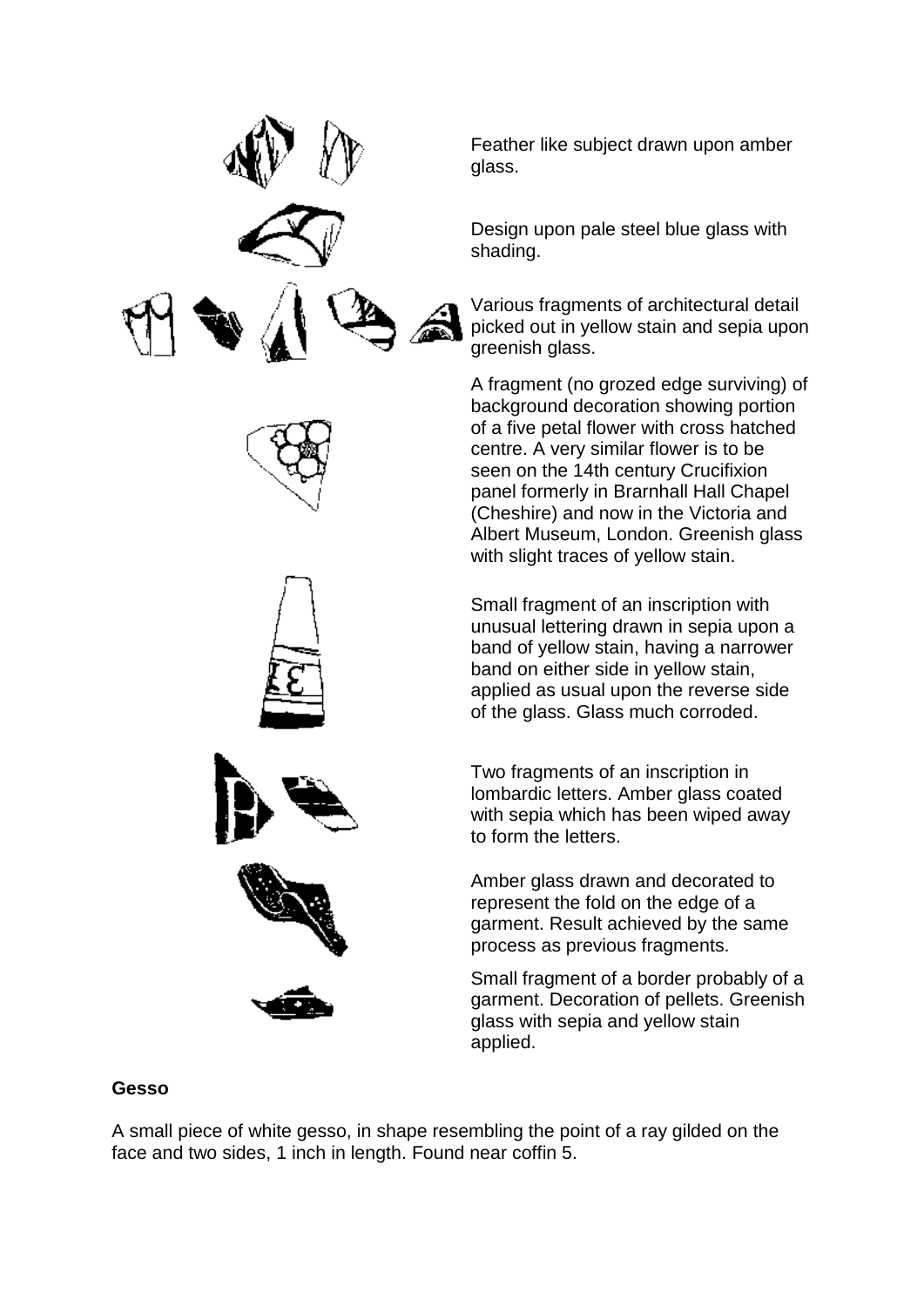# **Plaster**

A deposit of wall plaster found to the west of coffin No. 7, a foot beneath the surface, and too fragmentary to recover the complete pattern dimensions. The rough plaster ¾ to 1 inch thick is coated with a dark greyish black colouring across which is drawn in white lines ¾ inch wide paint a square lattice, the intersections being picked out with a circular blob of white paint. The size of each square could not be ascertained. The date of this plaster is very hard to fix. It had evidently been stripped off the walls some time in the first half of the 19th century, and the quantity seemed to indicate that it had been removed to. accommodate a wall monument (a nearby one is dated 1824). The wholesale stripping of the walls of the church did not take place until after the sanctuary tiles had been laid. Canon Addleshaw in **The Architectural setting of Anglican Worship,** Faber and Faber, p. 38, states that at Cartmel Priory between 1618 and 1622 one George Preston of Holker Hall, "beautified it (Cartmel) within very decently with fretted plaster work". This may be a description of work similar to that found at Bunbury and although the evidence is slender the early part of the 17th century would also provide a possible date for the Bunbury plaster.

## **Inscribed stone**

Only one small piece of inscribed stone was found, namely the corner with a chamfered edge of a 14th century grave slab of hard Red Sandstone showing that it had an incised foliated design with an inscription running round the border of which HI remains in lombardic lettering (size of fragment 6 ins. by 6½ ins., depth of the stone could not be ascertained).

# **Ledger Stone of Thomas and Margaret Porter**

The Stone measures 2 ft. 9½ ins. by 4 ft. 9 ins. by 5½ ins., and is of hard grey freestone. It has been placed in the Sanctuary floor adjacent to the Beeston monument.

This Stone was found beneath the altar where it had served as a base for the steps and footpace. When found the stone was thickly coated with mortar and cement and it was difficult to clean. The inscription in 2 in. capitals, reads:

> Here lie (th t) he Body of Thomas Porter Master of Arts and Preacher of Bunbury Forty five years Seaven months and thirteen days he de parted this life decem the 14, 1708 being se venty eight years, Three moneths and twenty one days old Margaret the wife of Thoms Porter dyed January the 13, 1706.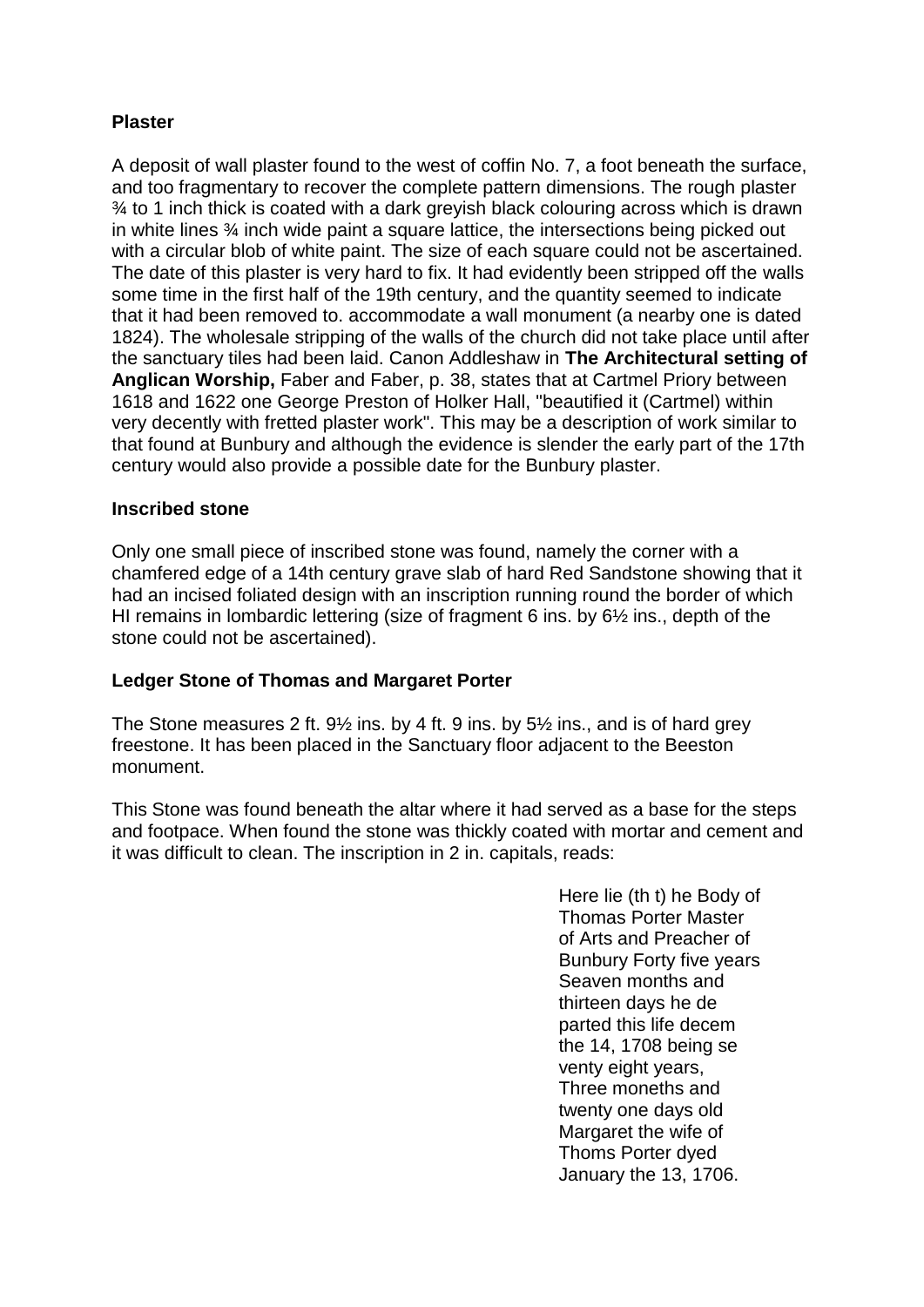#### **A NOTE UPON THE SIGNIFICANCE OF THE FOUNDATIONS OF THE TRANSVERSE WALL**

The importance of the short length of wall foundation discovered beneath the Communion Rail lies in the date to which it can be assigned. It is certain that it was constructed sometime between the destruction of the xii. century church and the building of the north and south walls of the chancel and sanctuary. These walls have usually been associated with the building programme of Sir Hugh Calveley after he had obtained the king's licence on March 12th, 1387, to convert the Parish church into one of Collegiate status. Almost without exception the stones in these foundations were reused material of what appears to be xii century work. Owing to the proximity of the excavations to the chancel floor (which could not be disturbed) it was not possible to trace the width of the wall but extensive probing seemed to indicate that the west face had been destroyed. It must be assumed that the foundations did actually at one time carry a wall. There is nothing to indicate that they did not, and a liberal coating of mortar spread over the top course of masonry indicates extensive robbing.

A very limited amount of church building took place in Cheshire in the xiiith century (the neighbouring church of Acton happens to be one of the few examples). It would seem therefore that the remains are those of an east wall of an earlier chancel of 14th century date, which must have been comparatively new when it was destroyed to make way for Sir Hugh Calveley's new scheme. There is interesting evidence in support of this. The early character of the complicated tracery of the east window has often puzzled antiquaries when called upon to assign it to the closing years of the 14th century. A careful examination of the tracery shows that it has been rebuilt in its present position, and at an early date and it seems evident that the masons who did this must have been faced with a task which they accomplished only with considerable difficulty. The decision to reuse this earlier tracery was probably strengthened by the fact that it contained the memorial in glass to David de Bunbury in the form of a Jesse window erected in 1345, only forty two years before Sir Hugh Calveley obtained his licence to change the status of the church. The glass remained until the 18th century. The reason for extending the chancel by 12 ft. 6 ins. is not difficult to seek. Additional seating would be required for the new members of the Collegiate Church and chantry and room was also required in the chancel for the founder's tomb which occupied then as now a central position before the high altar. Documentary evidence in connection with this is not extensive but it is interesting. William Walsham in his will proved in 1389 states, "to the fabric of the church of Bunbury and to the Repair of the Church 20 marks". The word repair is curious if an entirely new programme was being carried out. It is more consistent with a remodelling programme. Again, in the Magnum Registrum Album of Lichfield printed by the William Salt Archaeological Society 1924, No. 765, there appears a sealed statement by the Master and Chaplains of the Chantry and College of St. Boniface Bunbury acknowledging the great benefits conferred on them by the Dean and Chapter in the erection (and appropriation) of the parochial church, and in Ormerod's History of Cheshire it is stated that in June 1386 a warrant had been issued to John Doune forester and Roger de Moldsworth equitator of the forest of Mara and Mondrem for the delivery to the said Hugh of twenty mastich trees for making scaffoldes to be used for the repairs of the Church of Bunbury which the said Hugh proposed to make. Perhaps when further evidence comes to light as well it might, it